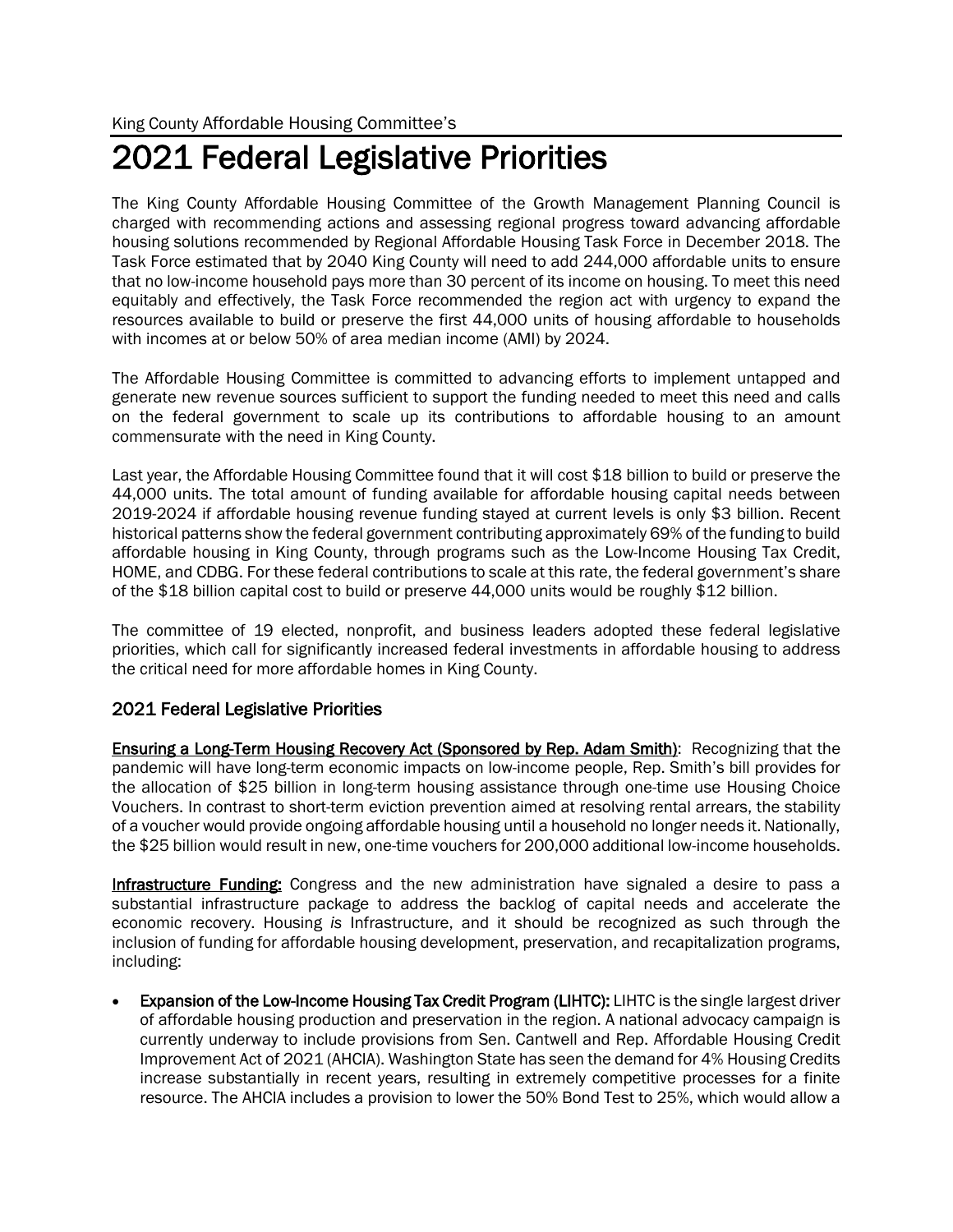greater number of projects to access the credits and produce an estimated 1.4 million more affordable homes nationally over the next ten years. The legislation also includes an expansion of the 9% Credit, which is a critical financing tool for permanent supportive housing projects in King County.

- \$45 Billion for the National Housing Trust Fund (NHTF): The NHTF targets 75% of investments to projects serving extremely low-income households earning less than 30% of AMI. While the National HTF has rarely been funded at a high level, it offers an equitable and flexible avenue to accelerate the development of the preservation and construction of new affordable housing. The 2021 national allocation was \$711 million.
- \$70 Billion for the Public Housing Capital Fund: For decades, federal funding for housing capital repairs has fallen short of upkeep costs. Providing adequate funds to eliminate this gap will improve the viability of the local and national public housing inventory, ensuring that homes remain available for future generations. In recent years, Congress had provided annual funding of only \$2.8 billion. The Administration's American Jobs Plan makes a major commitment with \$40 billion for the Capital Fund.
- HUD Community Development Programs: In 2020, the House introduced a version of an infrastructure package that included \$5 Billion in the HOME Investment Partnerships Program (HOME) and a \$10 Billion competitive CDBG allocation available to local governments. AHC members should push for similar or greater allocation levels to be included in a future infrastructure package. The American Jobs Plan includes funding for the CDBG program.

As details from the administration's American Jobs Plan become clearer, the AHC may identify additional priorities to support in a final package. The [White House fact sheet](https://www.whitehouse.gov/briefing-room/statements-releases/2021/03/31/fact-sheet-the-american-jobs-plan/?utm_source=NLIHC+All+Subscribers&utm_campaign=a07780d36a-CTA_033121&utm_medium=email&utm_term=0_e090383b5e-a07780d36a-291838681&ct=t(CTA_033121)) on the plan includes \$213 billion to produce, preserve, and retrofit more than two million homes and commercial buildings to address the affordable housing crisis. These proposals include the following:

- Produce, preserve, and retrofit more than a million affordable, resilient, accessible, energy efficient, and electrified housing units through targeted tax credits, formula funding, grants, and project-based rental assistance.
- Build and rehabilitate more than 500,000 homes for low- and middle-income homebuyers through a new Neighborhood Homes Investment Act, which calls for the creation of a new federal tax credit. The proposed tax credit would produce new equity investment dollars for the development and renovation of one-to-four family housing, creating a pathway for more families to buy a home and start building wealth.
- Eliminate exclusionary zoning and harmful land use policies through an innovative, new competitive grant program that awards flexible and attractive funding to jurisdictions that take concrete steps to eliminate such needless barriers to producing affordable housing.
- Address longstanding public housing capital needs through \$40 billion to improve the infrastructure of the public housing system in America.
- Put union building trade workers to work upgrading homes and businesses to save families money through block grant programs, the Weatherization Assistance Program, and by extending and expanding home and commercial efficiency tax credits.

## FY 2022 THUD Appropriations Bill

The FY 2022 Federal Budget process has begun with the introduction of the Administration's first budget blueprint, which proposes to increase HUD funding by 15% and expand the Housing Choice Voucher program. Once the House and Senate begin marking up their own proposals, it is critical that they match the increases proposed by the Administration and continue to increase funding for core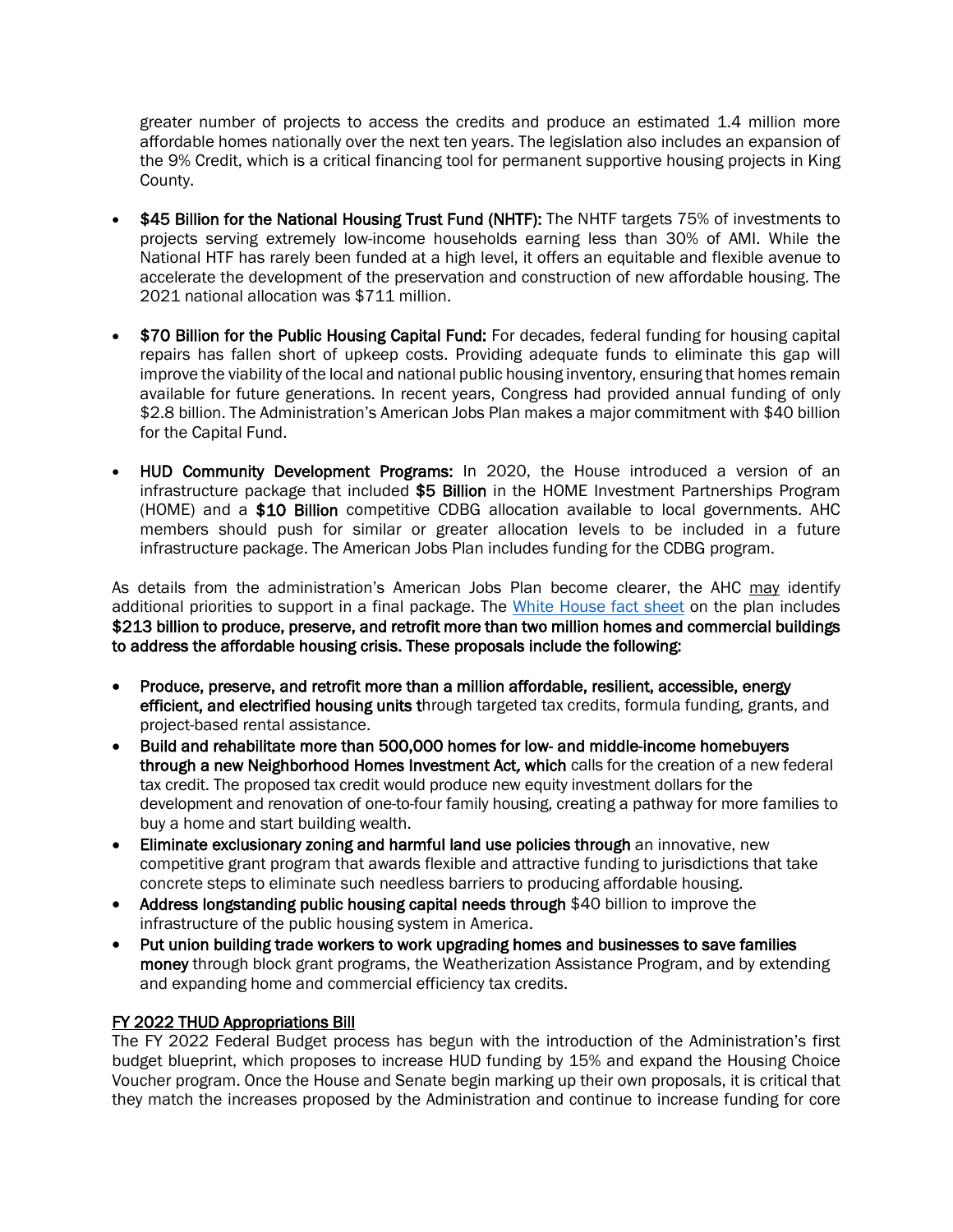### affordable housing programs.

The AHC should prioritize the following programs in the Transportation and Housing and Urban Development (THUD) FY 2022 budget:

- \$30.4 Billion for Housing Choice Vouchers, including renewal of existing vouchers and sufficient funding to support an expansion for 200,000 additional households. This expansion is a first step towards the administration's stated goal of universal vouchers for low-income households.
- Full Funding for the Public Housing Operating Fund and \$5 Billion for the Public Housing Capital Fund to keep pace with accruing needs (which exceeds the administration's request of \$3.2 Billion).
- Additional incremental vouchers, including Mainstream vouchers that target non-elderly people with disabilities and VASH vouchers that serve veterans experiencing homelessness.
- \$1.9 Billion for the HOME Investment Partnership (which matches the administration's request), and \$4.2 Billion for CDBG (which exceeds the administration's request of \$3.8 Billion).
- Increases to McKinney-Vento Homeless Assistance Grants.

Approved May 19, 2021 by the Affordable Housing Committee of the King County Growth Management Planning Council with two abstentions.

To learn more about the Affordable Housing Committee, please visit: *[www.kingcounty.gov/AHC](https://kingcounty.gov/depts/community-human-services/housing/affordable-housing-committee.aspx)*

### Committee Members

- Council Chair Claudia Balducci (Committee Chair), *King County Council*
- Susan Boyd (Committee Vice Chair), *Bellwether Housing*
- Emily Alvarado (on behalf of Mayor Jenny Durkan), *City of Seattle Office of Housing*
- Don Billen, *Sound Transit*\*
- Alex Brennan, *Futurewise*
- Jane Broom, *Microsoft Philanthropies*
- Caia Caldwell, *Master Builders Association of King and Snohomish Counties*
- Kelly Coughlin, *SnoValley Chamber of Commerce*
- Deputy Mayor Claude DaCorsi, *Auburn, Sound Cities Association*
- Mark Ellerbrook (on behalf of Executive Dow Constantine), *King County Department of Community and Human Services*
- Niki Krimmel-Morrison, *Northwest Justice Project*\*
- Councilmember Kathy Lambert, *King County Council*
- Councilmember Ryan McIrvin, Renton, *Sound Cities Association*
- Councilmember Teresa Mosqueda, *Seattle City Council*
- Stephen Norman, *King County Housing Authority*
- Michael Ramos, *Church Council of Greater Seattle*
- Mayor Lynne Robinson, *Bellevue, Sound Cities Association*
- Councilmember Nancy Tosta, *Burien, Sound Cities Association*
- Brett Waller, *Washington Multi-Family Housing Association*

Alternate Members